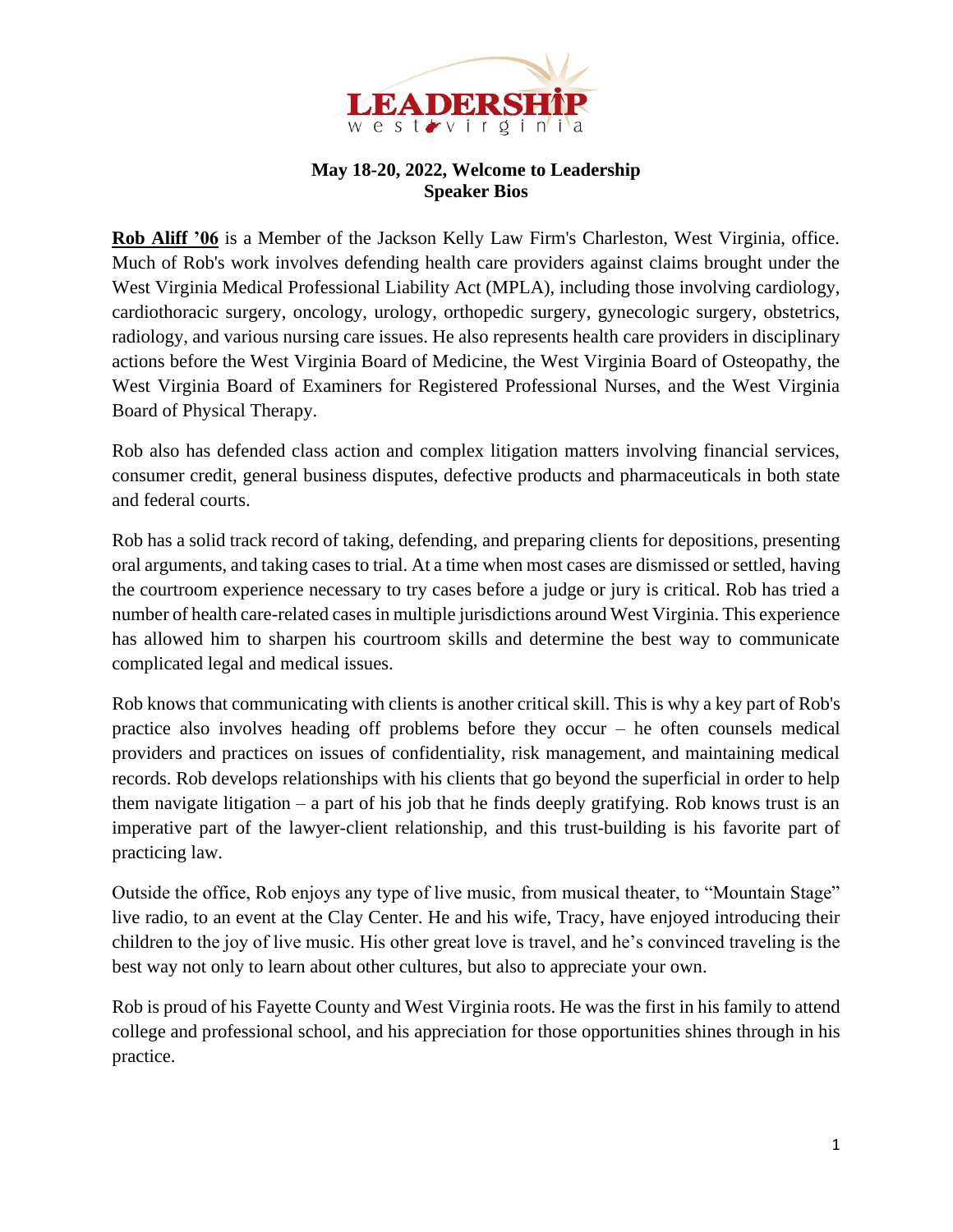**Dr. Joshua Brown** of Mountwest College President started his role at Mountwest in June 2021 after more than eight years as a leader in higher education, most recently as vice president of Pikes Peak Community College in Colorado.

Under his direction, the Colorado Springs institution saw tremendous growth in new programs in the fields of cybersecurity and medical sciences, paving the way for hundreds of students to enjoy high-wage careers.

Baker has identified three primary areas of focus at Mountwest, one of nine community and technical colleges in West Virginia and home to about 2,500 students.

The first priority is to be ready with individualized support and inclusive opportunities for every student who walks through the door. In addition, Mountwest educators will work to ensure that all students have access to training that advances their careers, and that the college continues to be a strong community partner for the residents of the Huntington area.

Baker has an M.S. and a B.A. from Brigham Young University.

**Margi Bush'11** is an ACC, ICF Credentialed Coach, National Board-Certified Health & Wellness Coach (NBC-HWC), a Certified Duke Integrative Medicine Health Coach, Certified MBTI Master Practitioner, and an Certified EQ-i 2.0 Coach and Facilitator. Margi is president of Collaborative Thinking LLC d.b.a. Wisdom Tree Coaching.

Given the current COVID-19 pandemic, her focus has been coaching people to improve their overall health and well-being which has a positive impact on their mental health. Using the Myers-Briggs Type Indicator® Instrument (MBTI), the EQ-I 2.0 Assessment and the Duke Wheel of Health, Margi does one-on-one coaching and team coaching.

Using the Myers-Briggs Type Indicator® Instrument (MBTI) Step I and Step II, she provides workshops in the areas of Effective Leadership, Communication, Team Building and Conflict Management around personality types.

Community work includes: Leadership West Virginia (2018-Current) MBTI training first and last sessions, Charleston Chapter of SHRM, Immediate Past-President, University of Charleston School of Business and leadership (SBL) Business Advisory Committee (BAC) 2020-Current), Health and Wellness Coaching 12 sessions pro-bono (60 hours) to 5 people in leadership roles), Leadership Council for the WVU School of Medicine Charleston Campus (2020).

In her free time, she enjoys spending time with her husband, three children, her 7-year-old and 5 year-old granddaughters and her 10-year-old yellow lab, Ruger. Margi also enjoys cooking, reading, gardening, and learning visual facilitation and watercolor skills.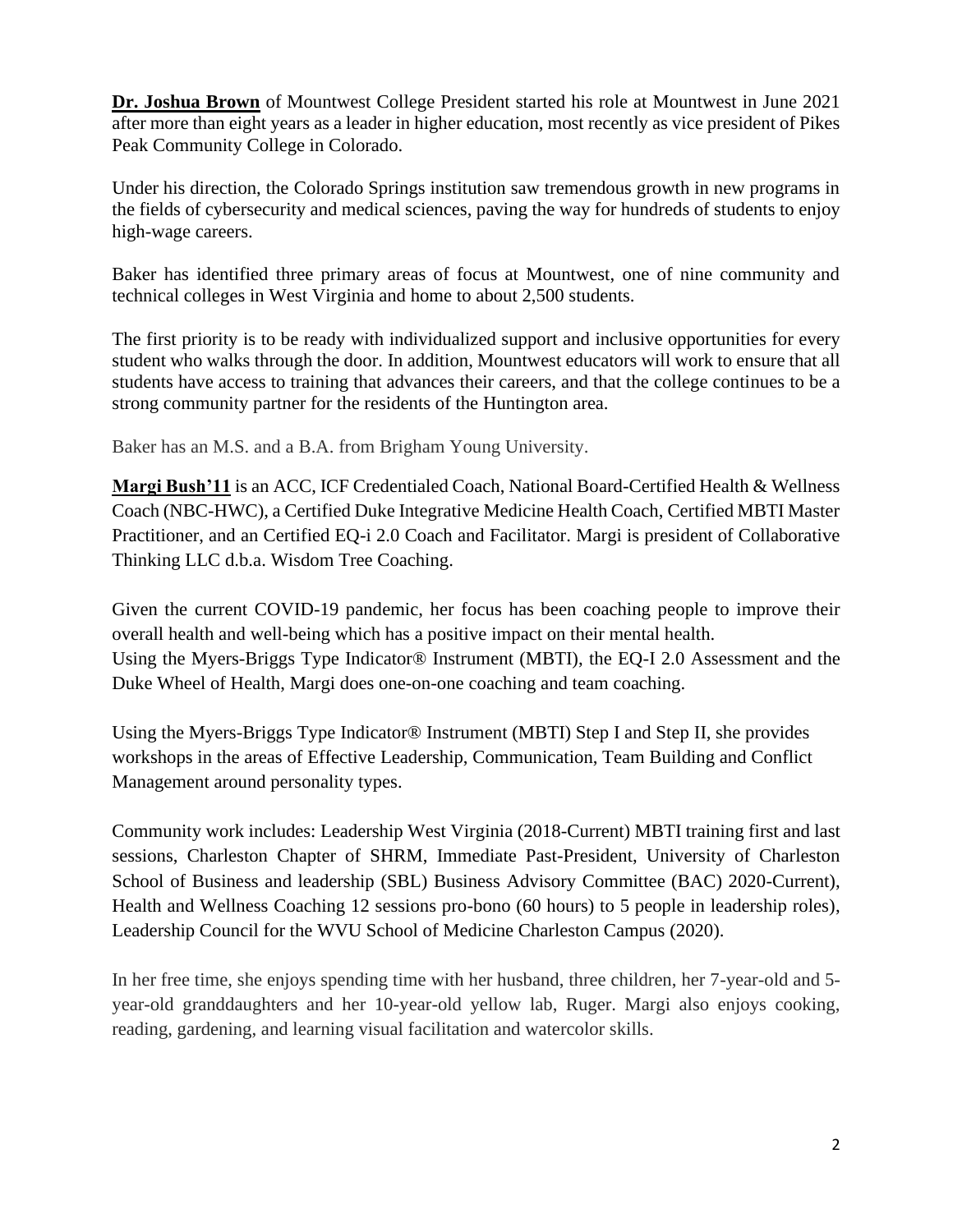**Pam Harvit '06** is founder and director of the Harvit School of Etiquette and Protocol. She is a graduate of the Protocol School of Washington and is certified in Corporate Etiquette and International Protocol by that institution. Ms. Harvit caters to those who wish to improve their selfconfidence, enhance their communication skills and outclass their competition. She has been quoted in the *Washington Post,* written for the *West Virginia Executive Magazine*, and is a featured columnist for the largest statewide newspaper in West Virginia, *The Gazette Mail*. Her article, "Mind Your Manners" is a favorite among readers. Ms. Harvit has worked for over 15 years with Fortune 500 Companies where she has held several positions including specialty and training duties. She holds a Masters Degree from West Virginia University and most recently an Executive Specialist with Merck and Company. Pam is a graduate of the Leadership West Virginia Class of 2006.

**Nate Randolph'15** is AIA, Principal at Edward Tucker Architects. Raised in a construction and engineering family and recognized in architecture school for his exceptional design abilities, Nate brings practical experience and an eye for design to his work. He graduated with high honors from the University of Tennessee with a Bachelor of Architecture in 1998. Licensed in 2004, in 2014 he was promoted to firm principal and has continued to develop exciting new projects and clients, including the commercial, industrial, pharmaceutical, health care, collegiate, and residential markets. He enjoys working on his property at East Lynn Lake.

Community Involvement and Volunteer Work: Huntington Urban Renewal Authority, Chair, City of Huntington City Council Member, Chamber of Commerce Young Professionals Committee, Chair, and AIA West Virginia.

**Mychal Schulz '05, LWV Chair** is a shareholder in the Litigation, Employment & Labor Services, and Energy & Natural Resources groups of Babst Calland. Mr. Schulz has extensive experience litigating matters in state and federal courts throughout West Virginia. He has been lead trial counsel in both state and federal courts on a variety of matters, including employment, premises liability, insurance bad faith and coverage, commercial, officers and directors liability, ERISA, product liability, consumer protection and criminal matters. He has appeared before the West Virginia Supreme Court of Appeals and the United States Circuit Court for the Fourth Circuit.

Mr. Schulz graduated from the University of Notre Dame with a B.A. in 1987. He received his M.A. from the University of Virginia in 1990 and J.D. from the William and Mary School of Law in 1992. Originally from Milwaukee, Wisconsin, Mr. Schulz has spent his entire legal career litigating throughout West Virginia.

In addition to his legal work, Mr. Schulz is a USTA/ITA certified tennis official who officiates matches in the Mountain East Conference, an adjunct professor of history at West Virginia State University and a broadcaster for the University of Charleston men's and women's basketball teams.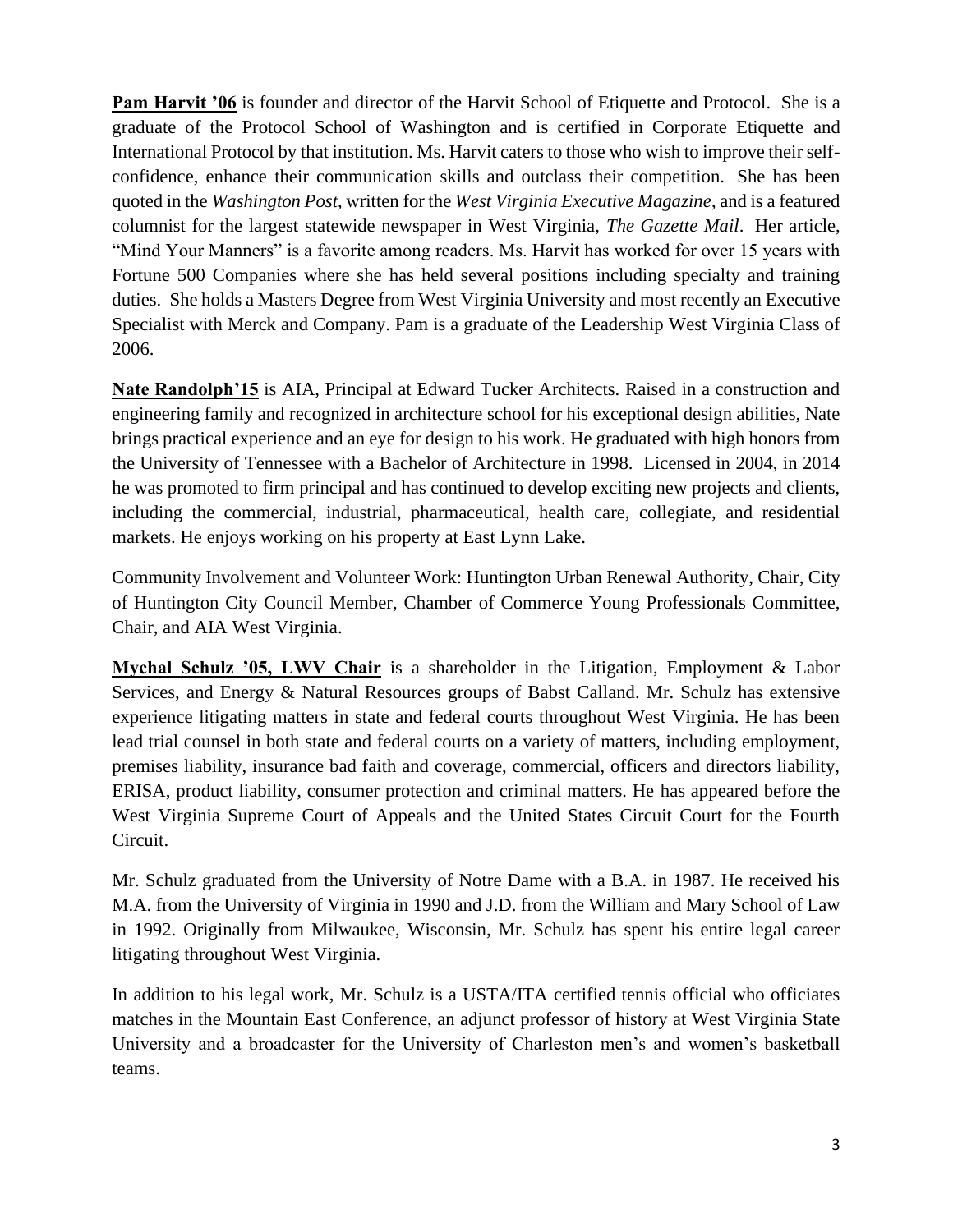Mr. Schulz is admitted to practice in West Virginia, the United States District Courts for the Northern and Southern Districts of West Virginia, and the United States Court of Appeals for the Fourth Circuit. He is a member of the Kanawha County, West Virginia and American Bar Associations. He is also a member of the Defense Research Institute, Defense Trial Counsel of West Virginia and Saint Thomas More Catholic Lawyers Society. He has been named in *The Best Lawyers of America®* in the ERISA Litigation Section.

**Steve Williams** was elected mayor of Huntington, West Virginia, in 2012 and re-elected in 2016 and 2020 to become the first three-term mayor in the city's 150-year history. Since taking office, he has utilized his diverse background in economic development, finance, state government and local governments to shepherd a renaissance in Huntington that has not been seen in decades.

Under Williams' leadership, Huntington was named the \$3 million grand prize winner of the America's Best Communities competition in April 2017 for a comprehensive plan to transform Huntington into the economic gateway of the Appalachian region.

The Highlawn redevelopment project includes the reuse of underutilized, former manufacturing sites located just east of Marshall University. Williams' vision for these sites includes recreational and riverfront facilities; a baseball stadium; retail and hotel development; research facilities; and green infrastructure for storm water management.

Williams' administration also has worked closely with neighborhood leaders to revitalize the West End of Huntington and the Coalfield Development Corp., which has developed a network of social enterprises throughout the region in building a new economy in the wake of the decline in the coal industry.

The Fairfield neighborhood is also undergoing a transformation with the development of a former public housing complex, Marshall University's School of Pharmacy, revitalization of the A.D. Lewis Community Center and the formation of a citizen-based community development corporation known as the Fairfield Alliance.

Huntington has also gained recognition as the "city of solutions" for innovative programs to address the opioid epidemic. In 2014, Williams established the Mayor's Office of Drug Control Policy. The Office formed several partnerships in developing a harm reduction program and focused on reducing drug trafficking and related crime while promoting prevention and treatment options. In 2016, Williams was named to a joint task force of the National League of Cities and National Association of Counties to address the opioid epidemic. In 2019, he was appointed as cochairman of the U.S. Conference of Mayors' Substance Abuse, Prevention and Recovery Services Task Force.

Williams earned a bachelor's degree in political science with Cum Laude honors from Marshall University in 1978 and a master's degree in public administration from West Virginia University in 1980. He began serving as the city's director of economic development in 1984 and, later that